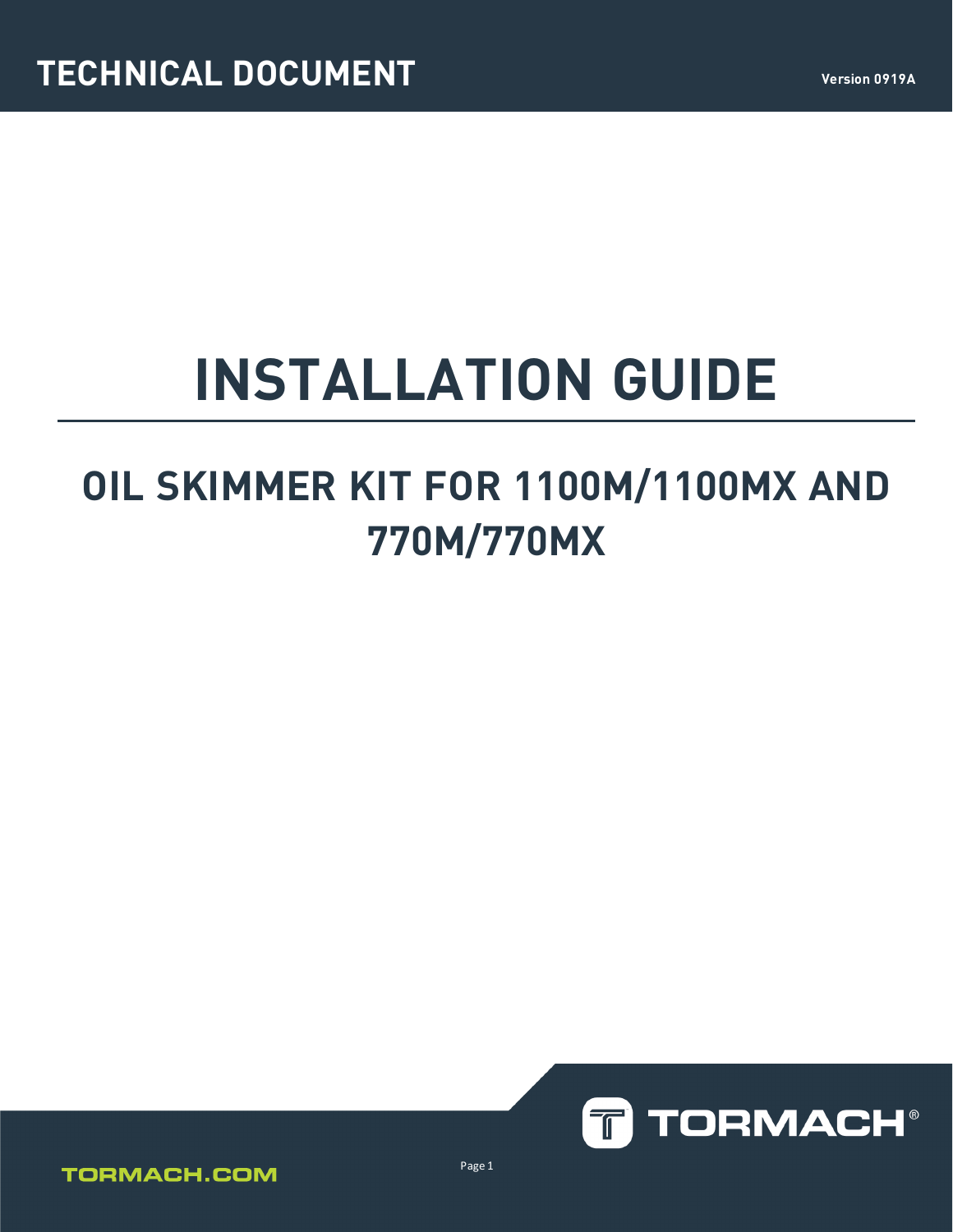## **TECHNICAL DOCUMENT**

#### **1.1 PURPOSE**

This document gives instructions on installing the Oil Skimmer Kit for 1100M/1100MX and 770M/770MX.

#### **1.2 PRODUCT INFORMATION**

#### **Product:** Oil Skimmer Kit for [1100M/1100MX](https://www.tormach.com/part/39298) and 770M/770MX

| <b>Quantity</b> | <b>Description</b>                            |
|-----------------|-----------------------------------------------|
| 3               | Clamp (PN 32702)                              |
| $\overline{3}$  | $MS \times 0.8 - 25$ Screw (PN 38892)         |
| $\overline{2}$  | M6 Socket Head Cap Screw (PN 31332)           |
| $\overline{2}$  | M6 Nut (PN 34896)                             |
| $\overline{2}$  | M6 Lock Washer (PN 31379)                     |
| $\mathbf{1}$    | Skimpy Skimmer with Hose and Clamp (PN 35243) |
|                 | Spacer Block (PN 35592)                       |
|                 | Oil Collection Container (PN 39128)           |

**Note:** If any of these items are missing, we can help. Email [support@tormach.com](mailto:support@tormach.com) to contact Tormach Technical Support for guidance on how to proceed.

#### **1.3 REQUIRED TOOLS**

This procedure requires the following tools. Collect them before you begin.

- $\cdot$  10 mm wrench
- Cutters
- Flat-blade screwdriver
- Metric hex wrench set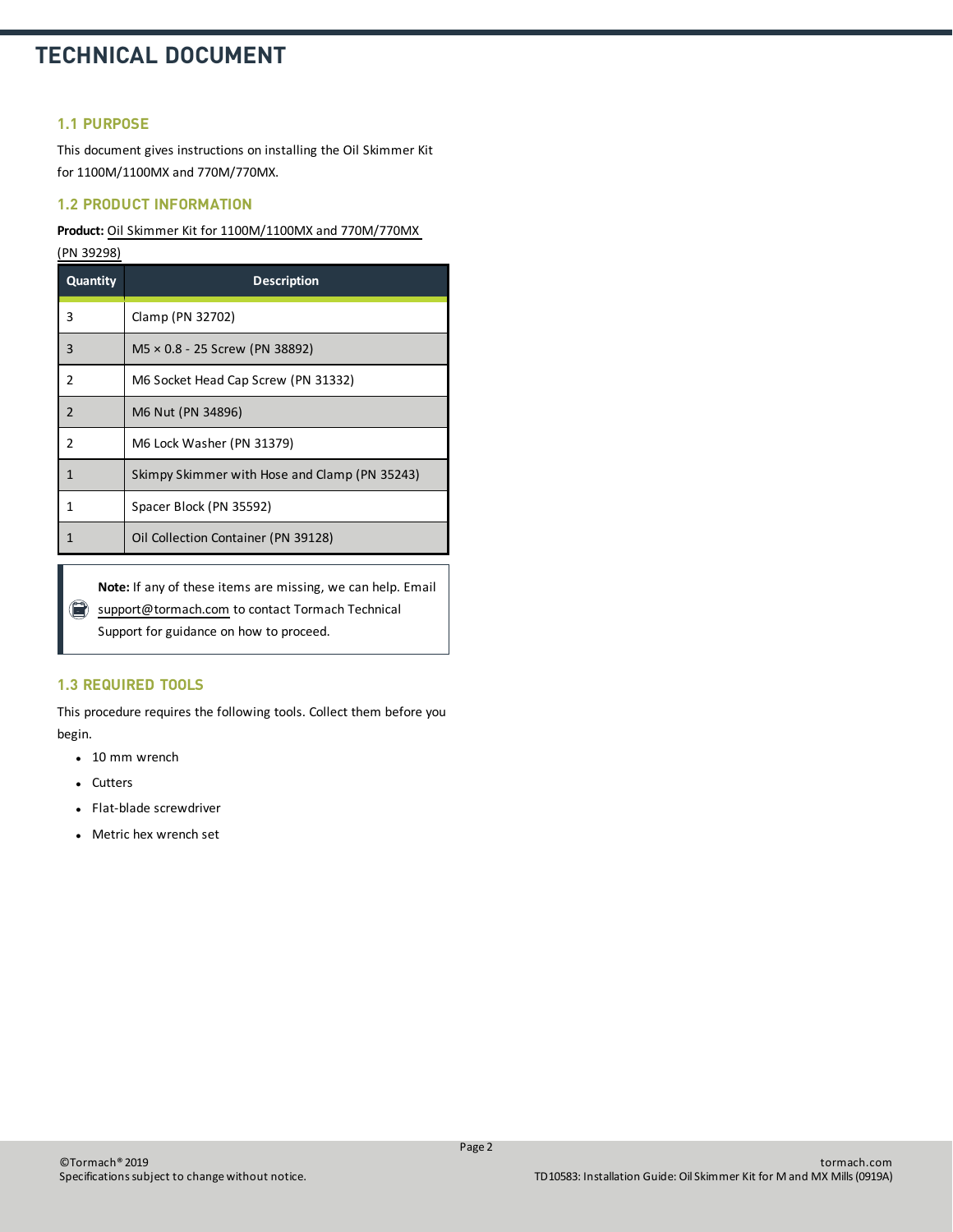# **TECHNICAL DOCUMENT**

#### **2.1 INSTALL THE OIL SKIMMER KIT**

- 1. Power off the machine and the PathPilot controller.
	- a. Push in the Emergency Stop button on the operator box, which removes power to motion control.
	- b. From the PathPilot interface, select **Exit**.
	- c. Turn the Main Disconnect switch to **OFF** on the side of the electrical cabinet.
- 2. Move the coolant tank out of the machine stand.
- 3. Remove the two M5 screws securing the skimmer plate cover to the skimmer plate with a 3 mm hex wrench. Then, discard the screws and the skimmer plate cover.



*Figure 2-1: Skimmer plate cover on the skimmer plate.*

- 4. Remove the four screws and the skimmer plate with a 3 mm hex wrench, and set all aside.
- 5. Put two M6  $\times$  1 45 screws through the skimmer's mounting holes and into the holes in the spacer block.



*Figure 2-2: Securing the skimmer to the mounting block.*

6. Put the skimmer into the smaller hole of the skimmer plate, and then align the skimmer's screws with the two mounting holes on the skimmer plate.

7. Secure the skimmer to the skimmer plate: put one M6 lock washer and one M6 nut on each M6  $\times$  1 - 45 screw.





- 8. Tighten the nuts and bolts with a 5 mm hex wrench and a 10 mm wrench.
- 9. Put the skimmer plate back on the coolant tank, and secure it with the four M5 screws that you set aside earlier.
- 10. Put the oil collection container into the larger hole of the skimmer plate.
- 11. Secure the oil collection container to the skimmer plate: put one M5 × 0.8 - 25 screw through each clamp, and then install each assembly onto the skimmer plate with a 3 mm hex wrench.



#### *Figure 2-4: Securing the oil collection container to the skimmer plate.*

- 12. Put the oil discharge hose on the skimmer's discharge outlet.
- 13. The hose may be longer than necessary for your setup. To determine the appropriate length, route the loose end to the oil container, and then cut the hose as necessary with a cutters.
- 14. Put the hose clamp around the hose, and secure it to the skimmer's discharge outlet with a flat-blade screwdriver.
- 15. Route the skimmer's power cable toward the back of the machine and out of the machine stand.